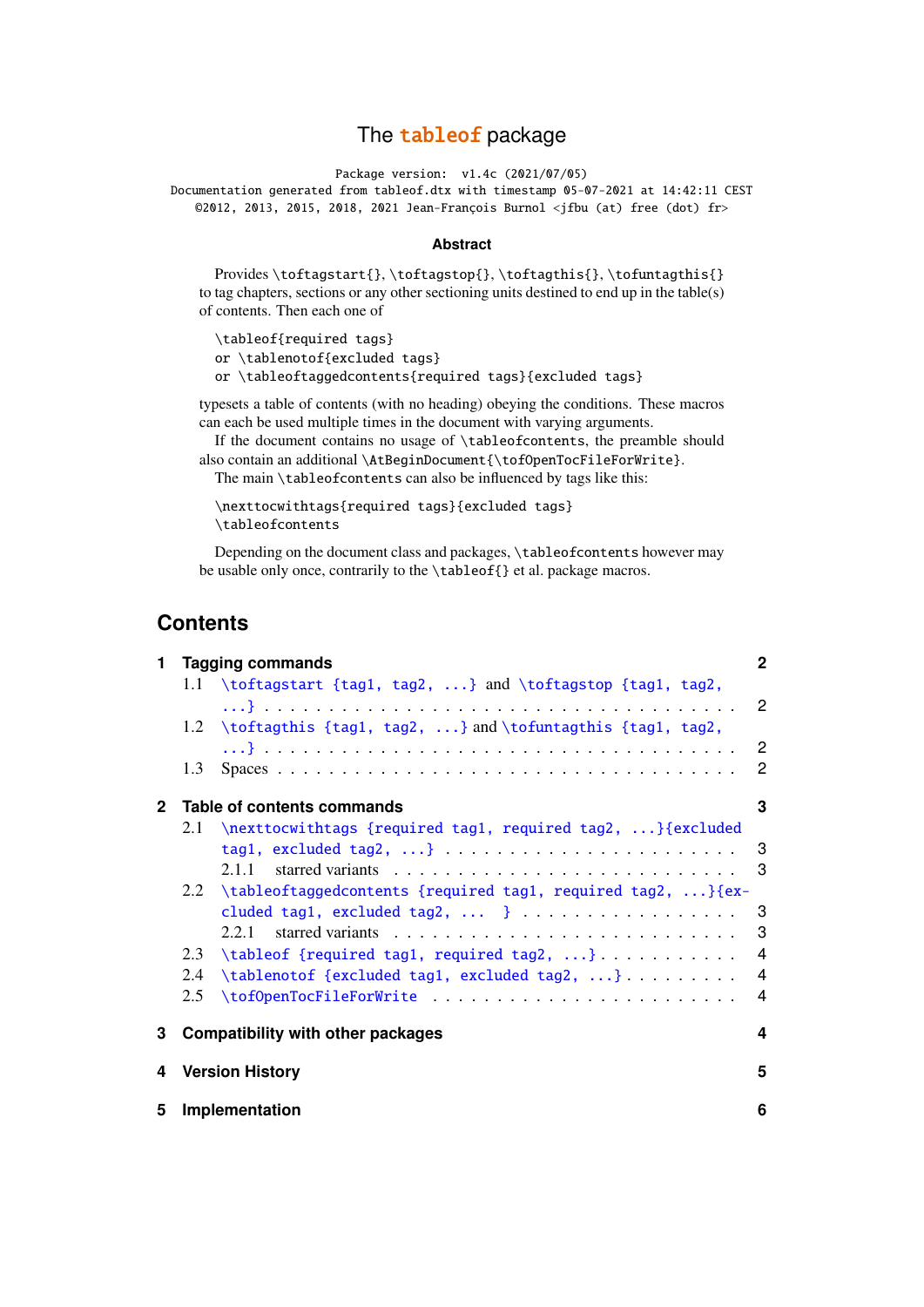## <span id="page-1-0"></span>**1 Tagging commands**

# <span id="page-1-1"></span>**1.1** \toftagstart {tag1, tag2, ...} **and** \toftagstop {tag1, tag2, ...}

These commands have a mandatory argument which is a comma separated list of tags. The tags need not have been predeclared.

```
\toftagstart{kitchenware, weaponry, gastronomy}
\section{Dealing with knives} % tagged with kitchenware+weaponry+gastronomy
\toftagstop{kitchenware}
\section{Hunting rabbits} % tagged with weaponry+gastronomy
\toftagstart{tag1}
\subsection{This is tagged, too} % tagged with weaponry+gastronomy+tag1
\toftagstop{weaponry}
\section{Eating rabbits} % tagged with gastronomy+tag1
```
# <span id="page-1-2"></span>**1.2** \toftagthis {tag1, tag2, ...} **and** \tofuntagthis {tag1, tag2, ...}

The \toftagthis command flags with the comma separated values from its list argument only the *next* sectioning command. The effect is not cumulative: it is the last use of \toftagthis which counts; use it for all the needed tags at once.

The \tofuntagthis command similarly untags only the *next* entry. Similarly, only the tags in the last call of \tofuntagthis are taken into account.

```
\toftagstart{kitchenware, rabbits}
\section{Knives and rabbits} % tagged with kitchenware and rabbits
\tofuntagthis{kitchenware}
\subsection{Hunting rabbits} % tagged only with rabbits
\subsection{Best knives for cooking} % tagged with kitchenware and rabbits
\toftagstart{ecology}
```

```
\toftagthis{climate}
\section{Knives and global climate} % tagged with kitchenware+rabbits+ecology+climate
```

```
\toftagstop{kitchenware}
\section{The rabbit in the wild} % tagged with rabbits+ecology
```
## <span id="page-1-3"></span>**1.3 Spaces**

Spaces in tags and around commas in tag lists are transparently removed. Tags may be macros, they are completely expanded before use.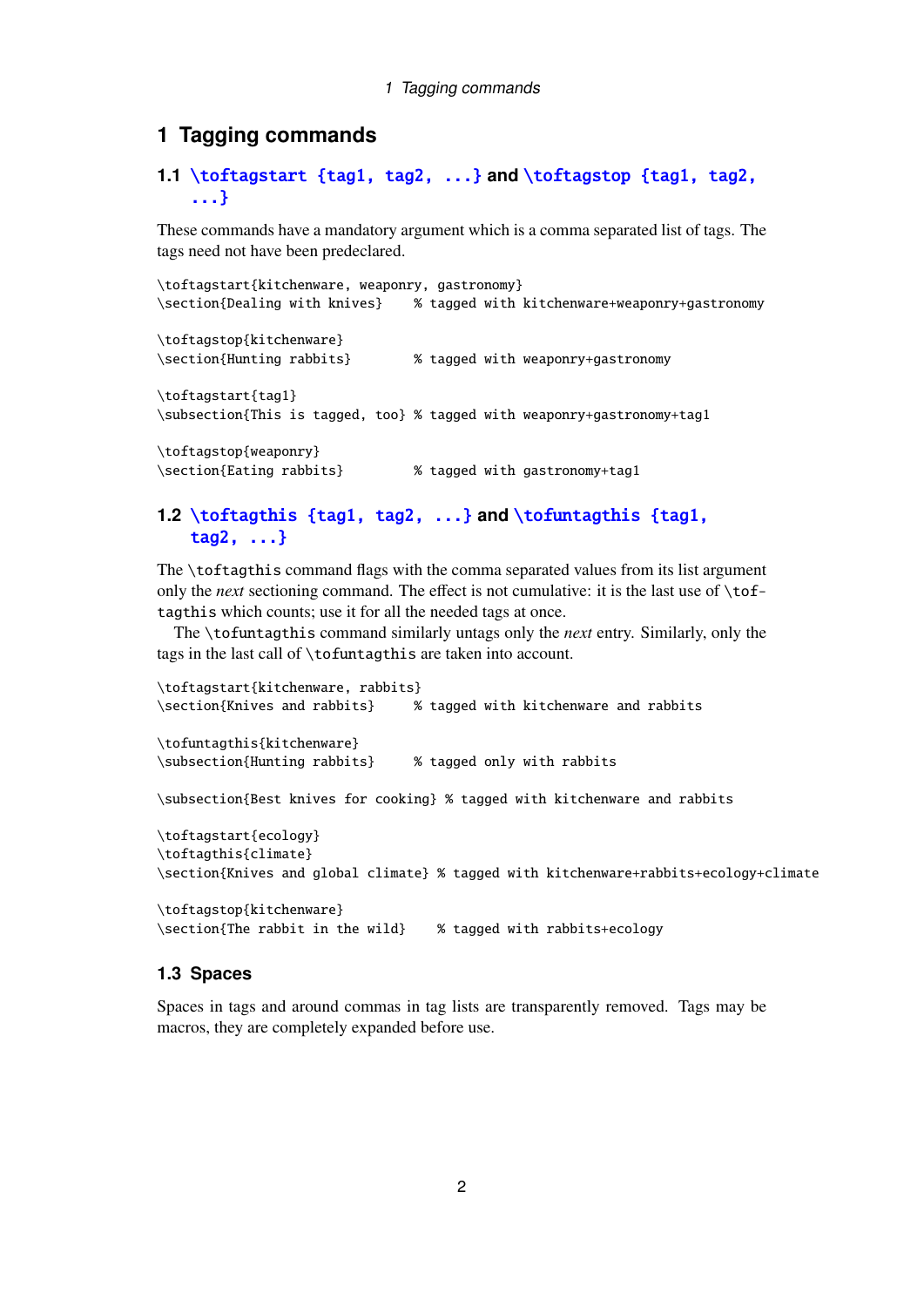## <span id="page-2-0"></span>**2 Table of contents commands**

## <span id="page-2-1"></span>**2.1** \nexttocwithtags {required tag1, required tag2, ...}{excluded tag1, excluded tag2, ...}

This command influences the next \tableofcontents (or equivalent) command:

\nexttocwithtags{A, B}{C, D, E} \tableofcontents

will let \tableofcontents print only the sectioning units having been flagged with both A and B and none of C, D, or E.

DO NOT FORGET THE SECOND PAIR OF BRACES EVEN IF YOU ONLY WANT TO REQUIRE SOME TAGS: \nexttocwithtags{tag1, tag2}{}.

## <span id="page-2-2"></span>**2.1.1 starred variants**

There are starred variants:

```
\nexttocwithtags{A, B}{C, D, E} % A and B and neither C nor D nor E
\nexttocwithtags*{A, B}{C, D, E} % (A or B) and neither C nor D nor E
\nexttocwithtags{A, B}*{C, D, E} % A and B and (not C or not D or not E)
\nexttocwithtags*{A, B}*{C, D, E} % (A or B) and (not C or not D or not E)
```
## <span id="page-2-3"></span>**2.2** \tableoftaggedcontents {required tag1, required tag2, ...}{excluded tag1, excluded tag2, ... }

This command is provided in case the document class allows only a single use of \tableofcontents, indeed \tableoftaggedcontents can be used arbitrarily many times. However it does not typeset a heading. Example:

```
\section*{A table of tagged contents} % <- needs to be explicitely added
\tableoftaggedcontents{weaponry, hunting}{ecology, climate}
```
This will limit the printed TOC entries to the ones which have been tagged with weaponry and also with hunting, but not with ecology and neither with climate.

### <span id="page-2-4"></span>**2.2.1 starred variants**

There are starred variants:

```
\tableoftaggedcontents{A, B}{C, D, E} % A and B and neither C nor D nor E
\tableoftaggedcontents*{A, B}{C, D, E} % (A or B) and neither C nor D nor E
\tableoftaggedcontents{A, B}*{C, D, E} % A and B and (not C or not D or not E)
\tableoftaggedcontents*{A, B}*{C, D, E} % (A or B) and (not C or not D or not E)
```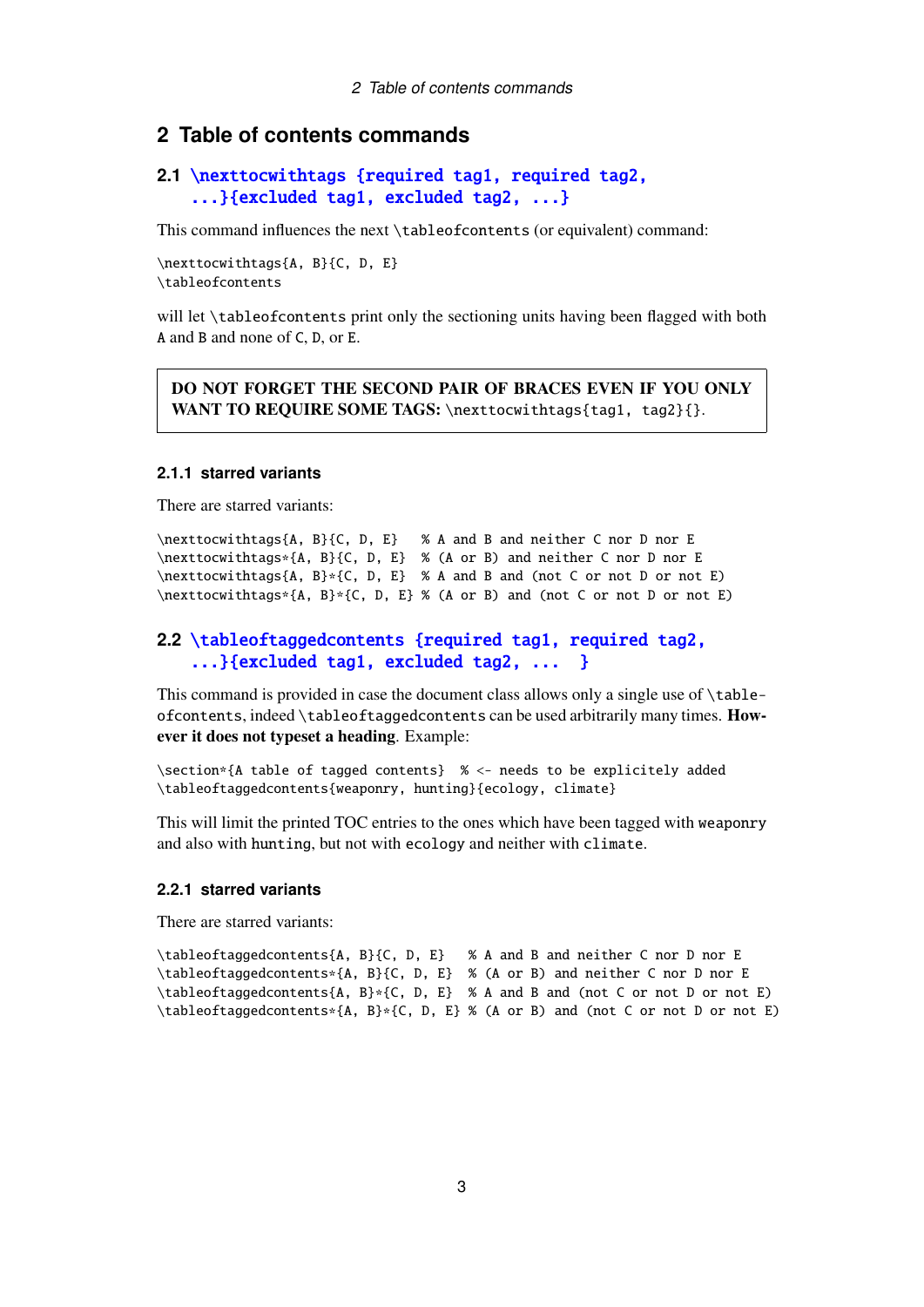## **2.3** \tableof {required tag1, required tag2, ...}

This is equivalent to \tableoftaggedcontents{required tag1, ...}{}.

<span id="page-3-0"></span>\tableof{weaponry,hunting} % will print the entries tagged with weaponry AND hunting

There is a starred variant:

\tableof\*{weaponry, hunting} % will print the entries tagged with weaponry OR hunting

## **2.4** \tablenotof {excluded tag1, excluded tag2, ...}

This is equivalent to \tableoftaggedcontents{}{excluded tag1, ...}.

\tablenotof{weaponry, hunting} % will print the entries NOT tagged with weaponry NEITHER with hunting

There is a starred variant:

\tablenotof\*{weaponry, hunting} % will print the entries NOT tagged with weaponry OR NOT tagged with hunting

#### **2.5** \tofOpenTocFileForWrite

<span id="page-3-1"></span>The contents of the .toc file (if it already exists) are read into memory by **tableof** once, at the time of  $\begin{cases}$  begin{document}.<sup>1</sup> Notice that this reading of the .toc file into memory is only of relevance if the document makes use of one of the \tableoftaggedcontents, \tableof or \tablenotof commands.

The creation of the .toc file is *[no](#page-3-3)t* dealt with by **tableof** itself: either this will be done by a standard \tableofcontents command somewhere in the document, or, one may use the package provided command \tofOpenTocFileForWrite which does not display anything and just does what its name indicates. This command should not be used in the preamble, however

\usepackage{tableof} \AtBeginDocument{\tofOpenTocFileForWrite}

is possible.

Please consider: this command should *not* be used when the document makes use of its own \tableofcontents or equivalent. It is provided *only* for the case where the document uses *exclusively* \tableoftaggedcontents, \tableof and \tablenotof.

## **3 Compatibility with other packages**

<span id="page-3-2"></span>tableof checks if hyperref is loaded as hyperref modifies the format of the lines in the .toc file (and this must be taken into account). This check is done at the \begin{document} so the order of loading is not important.

<span id="page-3-3"></span><sup>1</sup>New with 1.3. Earlier versions read the .toc file at the time of \usepackage{tableof}. But this could cause a problem if the .toc file used characters not yet activated by Babel.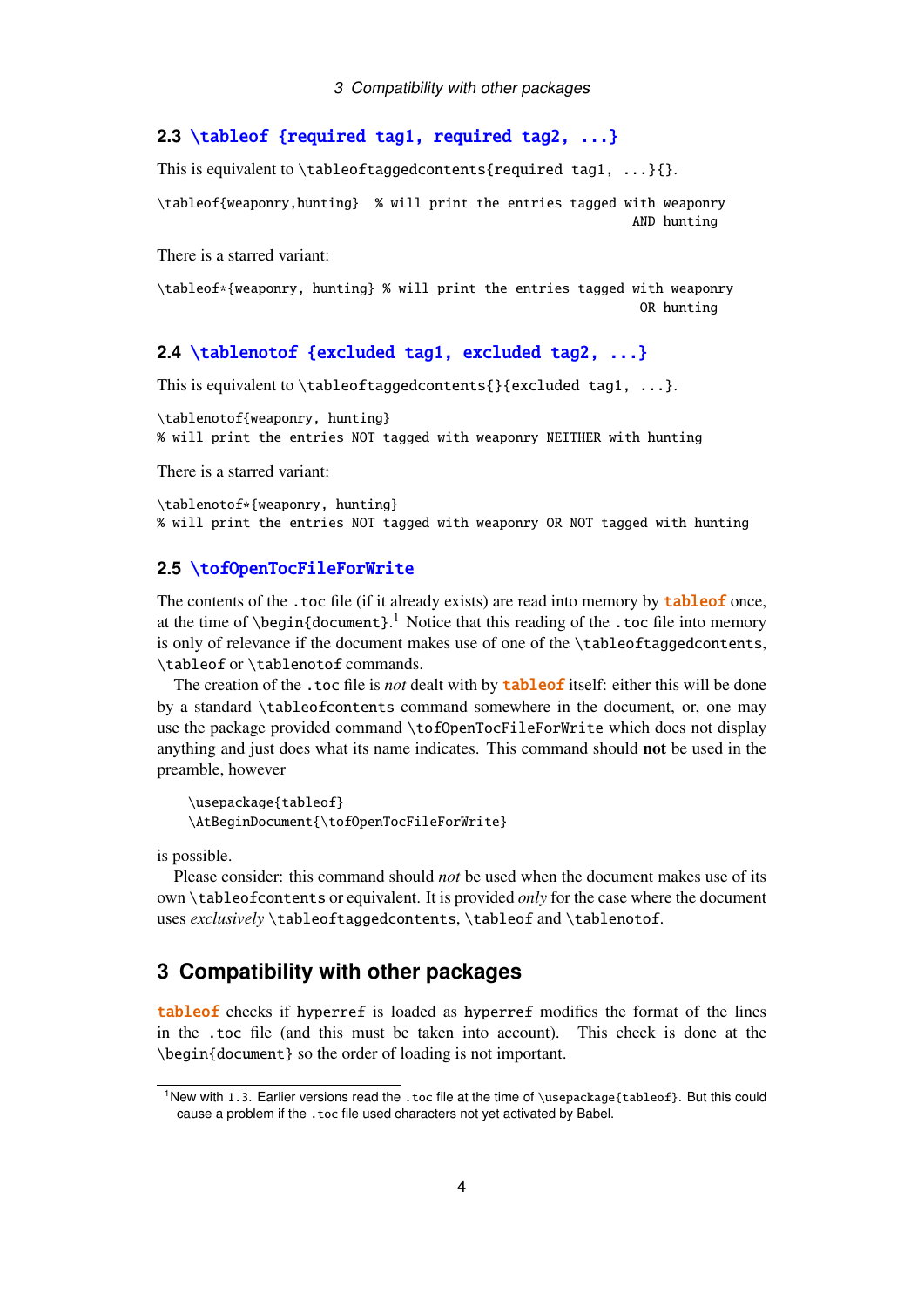#### 4 Version History

tableof requires the document .toc file to use the \contentsline macro (possibly patched by other packages). It is thus incompatible with the beamer class. However, if beamer is used in an article mode, i.e., with the article class in conjunction with the beamerarticle package, then **tableof** should work.

tableof adds the tag data to the .toc file, but this data self-defines itself to do nothing when not activated by  **own commands. Since release 1.3, these redefinitions** are done in *one single* line of the .toc file to circumvent interference of biblatex which adds commands to the .toc line on every other line (thus, potentially right in the middle of multi-line commands  $:-(.)$ 

No testing has actually been done of compatibility with packages manipulating tables of contents, apart from **etoc**.<sup>2</sup> It went fine.

# **4 Version History**

| 2021/07/05 v1.4c:  | ensure the added scope-limiting group for \tableof{} and<br>alike macros encompasses all contents of the .toc file even<br>in presence of packages hacking into these contents (in par-<br>ticular biblatex).                                                                                                                                                                                             |
|--------------------|-----------------------------------------------------------------------------------------------------------------------------------------------------------------------------------------------------------------------------------------------------------------------------------------------------------------------------------------------------------------------------------------------------------|
| 2018/10/02 v1.4b:  | fix for situations when a $\clap{\text{element}}$<br>resulted in the loss of the \tof@finish token from . toc file,<br>causing the package to misbehave. The package atveryend<br>is now required. $3$                                                                                                                                                                                                    |
|                    | 2015/03/10 v1.4a: i. changes in the code to make it more easily patchable by other<br>packages (I have especially the next release of <b>etoc</b> in mind):<br>changes to the way \tof@begin, \tof@finish are set up,<br>new \tof@global which defaults to nothing but may be set<br>to be \global (this is in view of doing TOCs as tabulars of<br>longtables, in the way <b>etoc</b> 1.08 will permit). |
|                    | ii. improved sectioning of the documentation.                                                                                                                                                                                                                                                                                                                                                             |
| 2015/02/20 v1.4:   | i. some code efficiency improvements (perhaps).                                                                                                                                                                                                                                                                                                                                                           |
|                    | ii. improved documentation.                                                                                                                                                                                                                                                                                                                                                                               |
| $2015/02/11$ v1.3: | i. comma separated lists of tags now allow spaces.                                                                                                                                                                                                                                                                                                                                                        |
|                    | ii. only one line used for the .toc code silently unactivating                                                                                                                                                                                                                                                                                                                                            |
|                    | tableof if its \usepackage{tableof} has been removed<br>from the document source. (needed due to aggressive biblatex<br>interference with . toc files.)                                                                                                                                                                                                                                                   |
|                    | iii. reading of .toc file is delayed to \begin{document} to account<br>for possible Babel active characters used therein. Not rele-<br>vant if document uses standard \tableofcontents or like<br>commands.                                                                                                                                                                                               |
| 2013/03/04 v1.2:   | i. added \tableoftaggedcontents as a wrapper for using \next-<br>tocwithtags followed with tableof's private copy of the<br>.toc data.                                                                                                                                                                                                                                                                    |

ii. added \if@filesw test to \tofOpenTocFileForWrite.

<sup>2</sup>http://www.ctan.org/pkg/etoc

<span id="page-4-0"></span><sup>3</sup>http://www.ctan.org/pkg/atveryend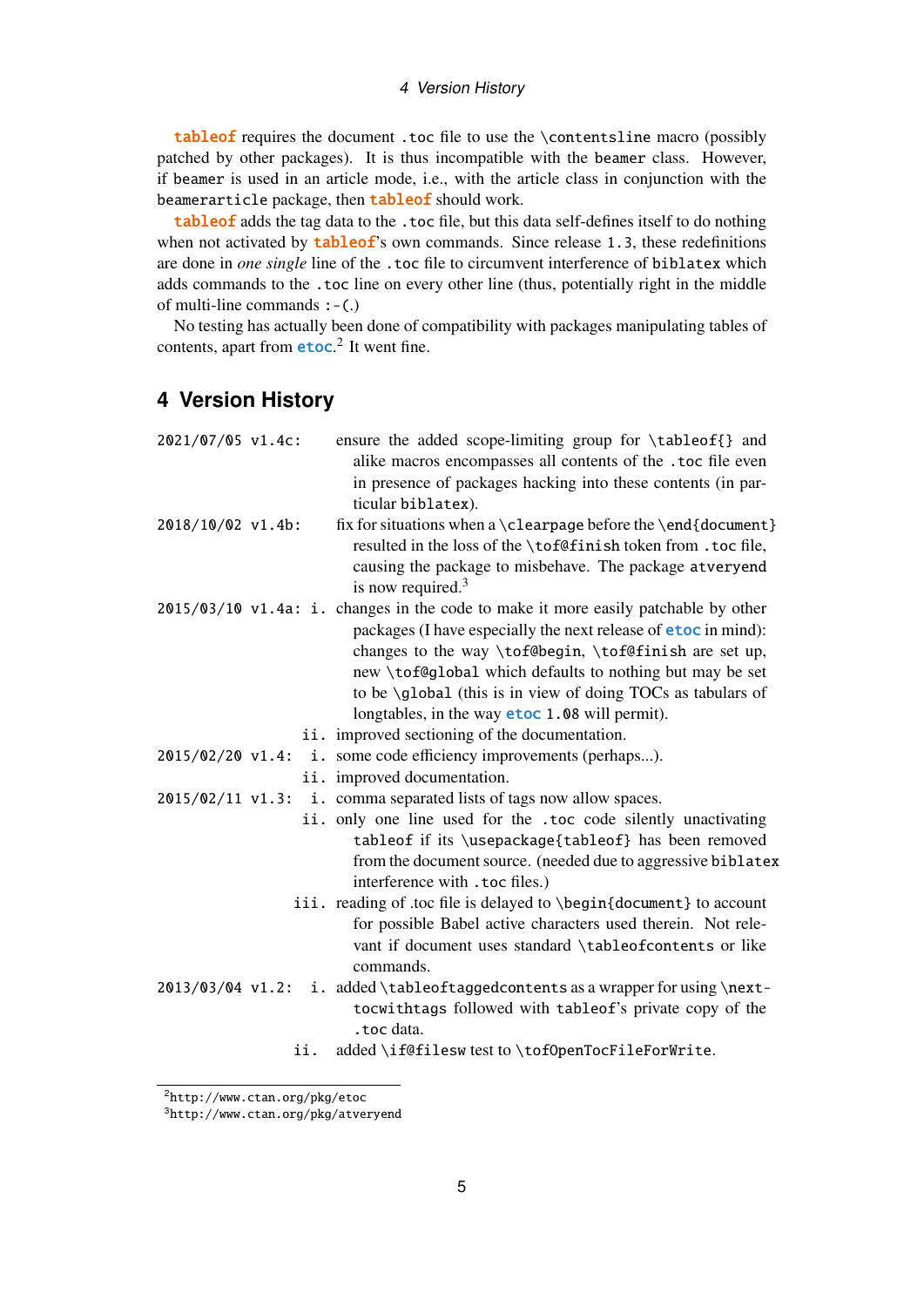```
2012/12/13 v1.1: i. new command \nexttocwithtags.
                 ii. . to c may be input in another document not loading tableof.
2012/12/06 v1.0: initial version.
```
# **5 Implementation**

1 \ProvidesPackage{tableof}

2 [2021/07/05 v1.4c Tables of tagged contents (JFB)]

```
3 \NeedsTeXFormat{LaTeX2e}
```
4 \RequirePackage{atveryend}

```
5 \DeclareOption*{\PackageWarning{tableof}{Option '\CurrentOption' is unknown.}}
```

```
6 \ProcessOptions\relax
```
7 \newtoks\tof@toctoks

1.3 codes this \tof@readtoc slightly better (copied from etoc.dtx).

```
8 \def\tof@readtoc {%
```

```
9 \ifeof\tof@tf
```
10 \else

```
11 \read\tof@tf to \tof@buffer
```

```
12 \tof@toctoks\expandafter\expandafter\expandafter
```

```
13 {\expandafter\the\expandafter\tof@toctoks\tof@buffer}%
```

```
14 \expandafter\tof@readtoc
```

```
15 \{fi\}
```
1.3 of 2015/02/11 moves the reading of the toc file to At Begin Document. This is needed for Babel activated characters. I also re-use \endlinechar-1 which I had commented out since release 1.1. Notice though that this is irrelevant if the document uses tableof only via its tagging abilities, and has standard \tableofcontents command to print the TOC.

1.4c injects \tof@begingroup and \tof@endgroup to wrap the gathered the contents of the toc file, rather than having them arise from expansion of \tof@begin and respectively \tof@finish. This avoids a problem with biblatex additions to the .toc file happening before \tof@begin. They need to have their scope limited. The \tableof{} macro and variants will thus achieve this automatically via the \tof@begingroup/\tof@endgroup pair now explicitly added to \tof@toctoks contents.

etoc (a.t.t.o.w 1.09c 2020/05/15) has some handling of \tof@begingroup/\tof@endgroup which as far as I understand can currently remain as it is. But there is something weird in etoc with a test of \tof@finish which probably is in need of revision (even independently of changes here).

These changes however mean for usage of \nexttocwithtags that whatever macro is used to typeset the TOC, it is now the one bearing the responsability for creating the scopelimiting group.

```
16 \AtBeginDocument{\IfFileExists{\jobname.toc}
```

```
17 {{\endlinechar\m@ne
```

```
18 \makeatletter
```

```
19 \newread\tof@tf
```

```
20 \openin\tof@tf\@filef@und
```

```
21 \tof@toctoks{\tof@begingroup}%
```

```
22 \tof@readtoc
```

```
23 \global\tof@toctoks=\expandafter{\the\tof@toctoks\tof@endgroup}%
```
24 \closein\tof@tf}}{}}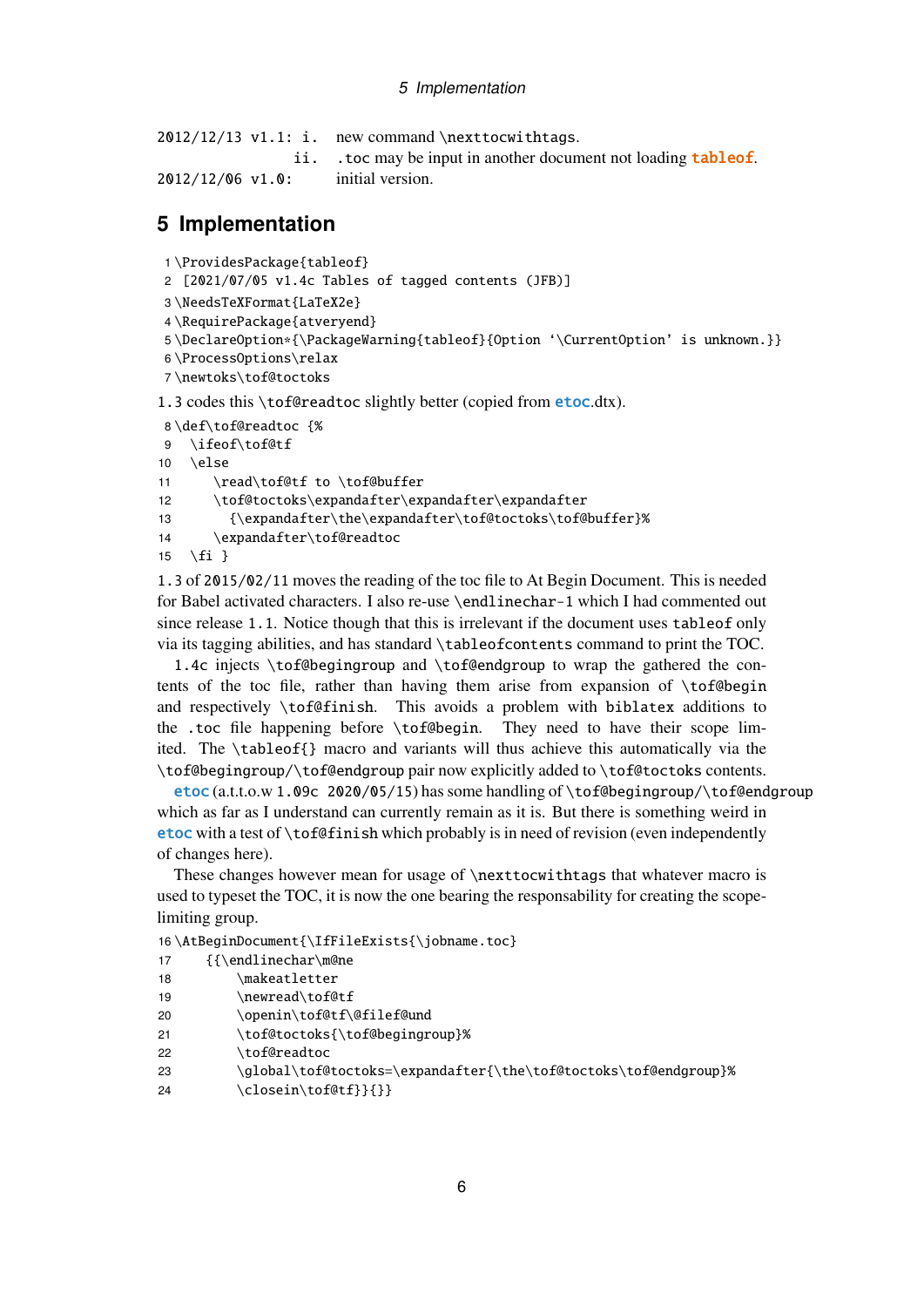The trick is that  $\Diamond$  fundefined chooses the undefined branch if the meaning is  $\lbrace$  relax. Thus it is possible for **tableof** to define and use  $\to$  considers and later set it to  $\text{relax}$ , the entire influence of **tableof** will then be turned off.

1.2 of 2013/03/04: \string{->{, idem with }. And added \if@filesw test.

1.3 of 2015/02/11: to circumvent aggressive biblatex manipulation of the .toc file, I put things to the .toc file in one-go; else weird commands might get inserted right in the middle of arguments to a multi-line macro! also removed a bunch of \string's: when I first wrote this package I had still limited understanding of T<sub>E</sub>X's macros.

1.4a uses \@empty for the default \tof@finish rather than \relax, for no special reason. Also the \let's in case \tof@begin is undefined or \relax are all made global, because for compatibility with the fancy things etoc 1.08 will allow for TOC as table we need a global mode, and the simplest is here to do the things global by default.

1.4c replaces {} (last argument of \@ifundefined) by \relax. No strong reason. We and etoc use \endlinechar-1 anyhow.

25 \AtBeginDocument{

| 26 | \addtocontents{toc}{\string\@ifundefined{tof@begin}%    |
|----|---------------------------------------------------------|
| 27 | {\qlobal\let\string\tof@begin\relax                     |
| 28 | \global\let\string\tof@finish\string\@empty             |
| 29 | \global\let\string\tof@starttags\string\@gobble         |
| 30 | \global\let\string\tof@stoptags\string\@gobble          |
| 31 | \global\let\string\tof@tagthis\string\@gobble           |
| 32 | \global\let\string\tof@untagthis\string\@gobble}\relax} |
| 33 | \addtocontents{toc}{\string\tof@begin}                  |

LATEX of 2020 or 2021 always has \contentsline with four arguments. So an update should be done here to always gobble four, else in absence of hyperref some {} are left. Does not seem to matter a lot except if all is executed in math mode... thanks to **etoc** for example. No urgency here, only mentioning for the record.

- 34 \@ifpackageloaded{hyperref}
- 35 {\def\tof@gobblethree@orfour#1#2#3#4{}%
- 36 \ifx\hyper@last\@undefined\tof@toctoks{}\fi}
- 37 {\def\tof@gobblethree@orfour#1#2#3{}}}

1.4b (belatedly) fixes issue with \tof@finish getting lost due to a final \clearpage before \end{document}. Indeed, formerly code did:

\AtEndDocument{\addtocontents{toc}{\string\tof@finish}}

But we can't replace this by some \immediate\write\@auxout at end document, because it would act *before* the writes triggered by the \clearpage from inside \end{document}, if no such \clearpage ended the document body. Thus \AfterLastShipout comes to the rescue, from package atveryend.

38 \AfterLastShipout

39 {\immediate\write\@auxout{\string\@writefile{toc}{\string\tof@finish}}}

1.4a makes the things more easily patchable by other packages, especially I have **etoc** in mind.

\tof@@starttags and \tof@@stoptags are defined a bit later in the code. And we use \tof@global. And we need \tof@@finish to reset \tof@tags to empty, just in case \tof@global was \global. And also \contentsline !! But here it is a problem redefining it globally. In normal use of  $tableof$ , nothing needs to be done, because the \tof@endgroup closes the scope. In global mode (triggered only by etoc with \etocglobaldefs for tabulars), it needed to globally modify \contentsline, thus it or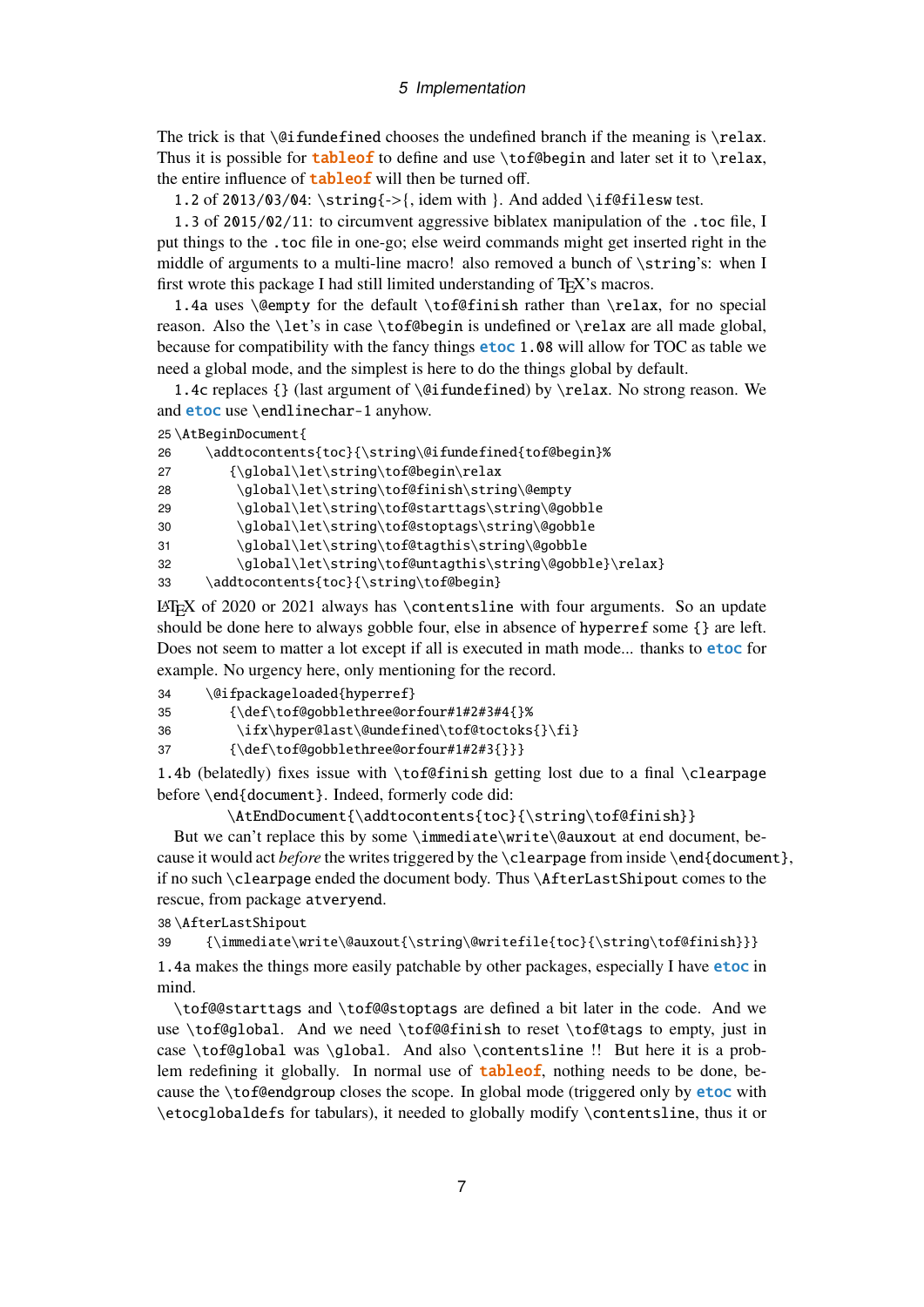etoc has to globally unmodify it. etoc 1.08 by itself without tableof doesn't have to reset \contentsline because it re-defined it *before* an eventual tabular. But as it forced tableof to do global things, in such case etoc will have to proceed globally as well.

```
40 \let\tof@global \@empty
41 \let\tof@begingroup \begingroup
42\let\tof@endgroup \endgroup
```
No more \tof@endgroup here at 1.4c. See above explanations.

```
43 \def\tof@@finish {\tof@global\let\contentsline\tof@savedcontentsline
44 \global\let\tof@begin\relax
45 \global\let\tof@tags\@empty }
46 \def\tof@@tagthis #1{\def\tof@tags@tmp{#1}}
47 \def\tof@@untagthis #1{\def\tof@untags@tmp{#1}}
```
No more \tof@begingroup here at 1.4c. See above explanations.

```
48 \def\tof@init#1{%
```

```
49 \def\tof@begin{%
```

| 50 | \tof@global\let\tof@tagthis \tof@@tagthis          |
|----|----------------------------------------------------|
| 51 | \tof@global\let\tof@untagthis\tof@@untagthis       |
| 52 | \tof@global\let\tof@starttags\tof@@starttags       |
| 53 | \tof@qlobal\let\tof@stoptags \tof@@stoptags        |
| 54 | \tof@qlobal\let\tof@finish \tof@@finish            |
| 55 | \tof@qlobal\let\tof@savedcontentsline\contentsline |
| 56 | \tof@qlobal\def\contentsline {#1}}}                |
|    |                                                    |

place holder for comments

```
57 \newcommand\tofOpenTocFileForWrite{%
```

```
58 \if@filesw
```

```
59 \newwrite \tf@toc
```
\immediate \openout \tf@toc \jobname.toc\relax

```
61 \fi}
```
Creating our booleans is not the most economical, (one could have used a single list macro) but heck, how many tags are there going to be anyhow in normal use? a dozen at the very most I think.

1.4a: fortunately no need for the \tof@global thing! However, careful with \tof@tags it will have to be reset to empty by \tof@finish in case \tof@global is \global.

```
62 \let\tof@tags \@empty
63 \let\tof@tags@tmp \@empty
64 \let\tof@untags@tmp\@empty
65 \def\tof@true #1{\expandafter\let\csname tofsw@#1\endcsname\iftrue}
66 \def\tof@false#1{\expandafter\let\csname tofsw@#1\endcsname\iffalse}
67 \def\tof@secondiftrue#1%
68 {\csname tofsw@#1\endcsname \let\tof@next\@secondoftwo\fi}
69 \def\tof@secondiffalse#1%
70 {\csname tofsw@#1\endcsname\else\let\tof@next\@secondoftwo\fi}
```
1.4a: fortunately no need for the \tof@global thing; the \tof@setflags is used at *each* \contentsline. Quite useful design, congrats to the original architect !

```
71 \def\tof@setflags #1{\let\tof@next\@firstoftwo
72 \@for\@tempa:=#1\do {\tof@true {\@tempa}}%
73 \@for\@tempa:=\tof@tags\do {\tof@false{\@tempa}}%
74 \@for\@tempa:=\tof@tags@tmp\do {\tof@false{\@tempa}}%
```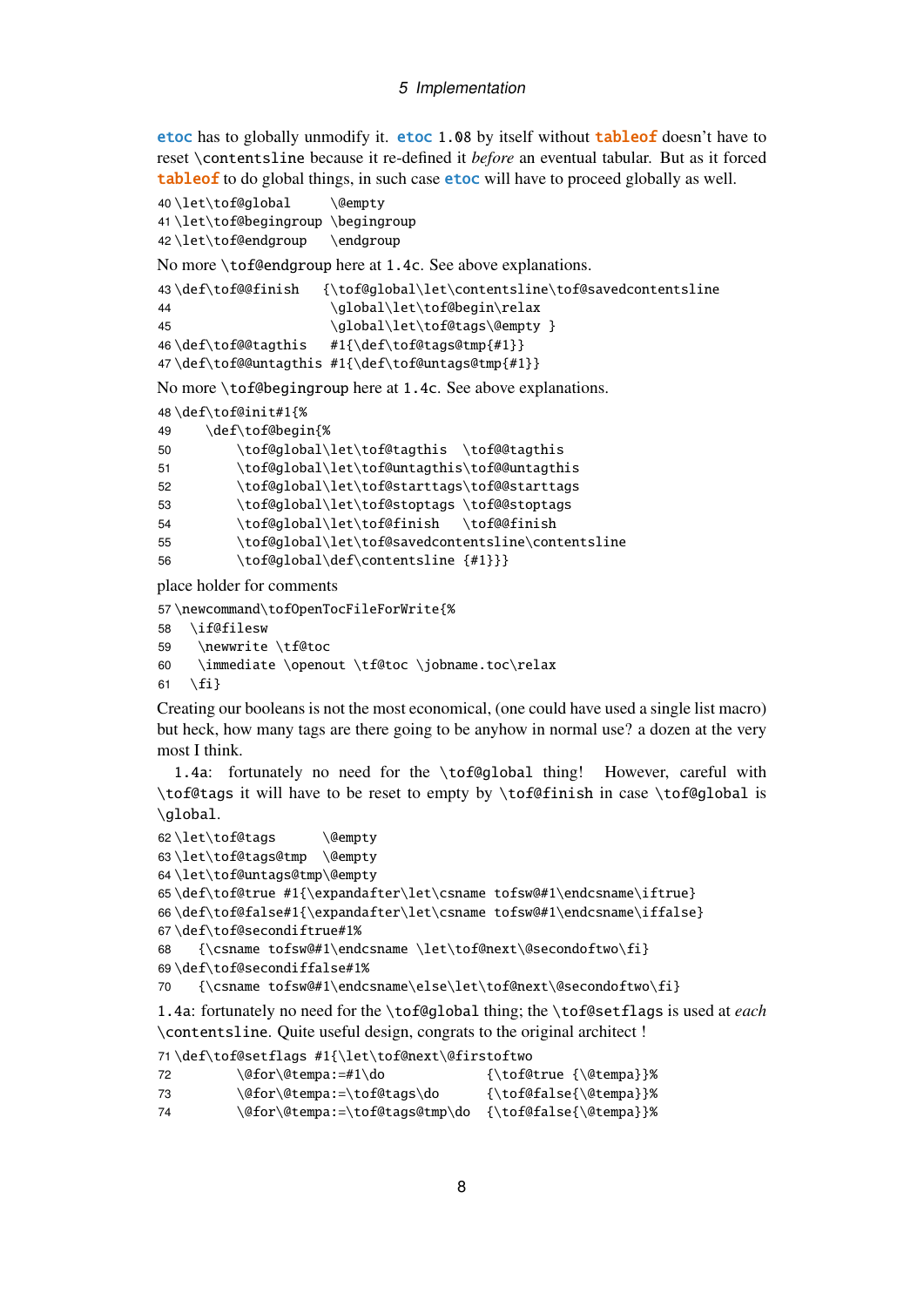```
75 \@for\@tempa:=\tof@untags@tmp\do{\tof@true {\@tempa}}}
```
Release 1.4 uses here a bunch of \expandafter's in place of some \edef's.

```
76 \def\tof@filter#1#2{\ifx#1#2\else
77 \ifx\tof@tmptags\@empty
78 \expandafter\def\expandafter\tof@tmptags\expandafter{#2}%
79 \angleelse
80 \expandafter\expandafter\expandafter\def
81 \expandafter\expandafter\expandafter\tof@tmptags
82 \expandafter\expandafter\expandafter\expandafter{\expandafter
83 \tof@tmptags\expandafter,#2}%
84 \{fi\}
```
1.4a needs the \tof@global in the hope for **tableof** to be compatible with future etoc 1.08 when employed in the delicate art of TOC as a table !

```
85 \def\tof@@starttags#1{%
86 \ifx\tof@tags\@empty
87 \tof@global\def\tof@tags{#1}%
88 \else
89 \tof@global
90 \expandafter\def\expandafter\tof@tags\expandafter{\tof@tags,#1}%
91 \fi }
92 \def\tof@@stoptags#1{%
93 \@for\@tempa:=#1\do{%
94 \def\tof@tmptags{}%
95 \@for\@tempb:=\tof@tags\do{\tof@filter\@tempa\@tempb}%
96 \tof@global
97 \expandafter\def\expandafter\tof@tags\expandafter{\tof@tmptags}%
98 }%
99 }
```
Until 1.3, I was just using the  $\qquad$  Ce for thing with no attempt at any extra parsing, for spaces in particular. With 1.3 of  $2015/02/11$  I use an \edef to remove all spaces first, using a \zapspaces macro pioneered in xintkernel.sty. Thus, comma separated lists of tags can have spaces. They will be removed if not protected by braces.

```
100 \def\tof@zapspaces #1 #2{#1#2\tof@zapspaces }%
101 \def\tof@cleanspaces #1#2{\edef\tof@tmp {{\tof@zapspaces #2 \@gobble}}%
102 \expandafter #1\tof@tmp }
```
placeholder for comments

```
103 \def\tof@and #1{%
104 \tof@init{\tof@setflags{#1}\def\tof@tags@tmp{}\def\tof@untags@tmp{}%
105 \@for\@tempa:=#1\do{\tof@secondiftrue{\@tempa}}%
106 \tof@next\tof@savedcontentsline\tof@gobblethree@orfour}%
107 \the\tof@toctoks }
108 \def\tof@or #1{%
109 \tof@init{\tof@setflags{#1}\def\tof@tags@tmp{}\def\tof@untags@tmp{}%
110 \@for\@tempa:=#1\do{\tof@secondiffalse{\@tempa}}%
111 \tof@next\tof@gobblethree@orfour\tof@savedcontentsline}%
112 \the\tof@toctoks }
113 \def\tof@nor #1{%
114 \tof@init{\tof@setflags{#1}\def\tof@tags@tmp{}\def\tof@untags@tmp{}%
115 \@for\@tempa:=#1\do{\tof@secondiffalse{\@tempa}}%
116 \tof@next\tof@savedcontentsline\tof@gobblethree@orfour}%
```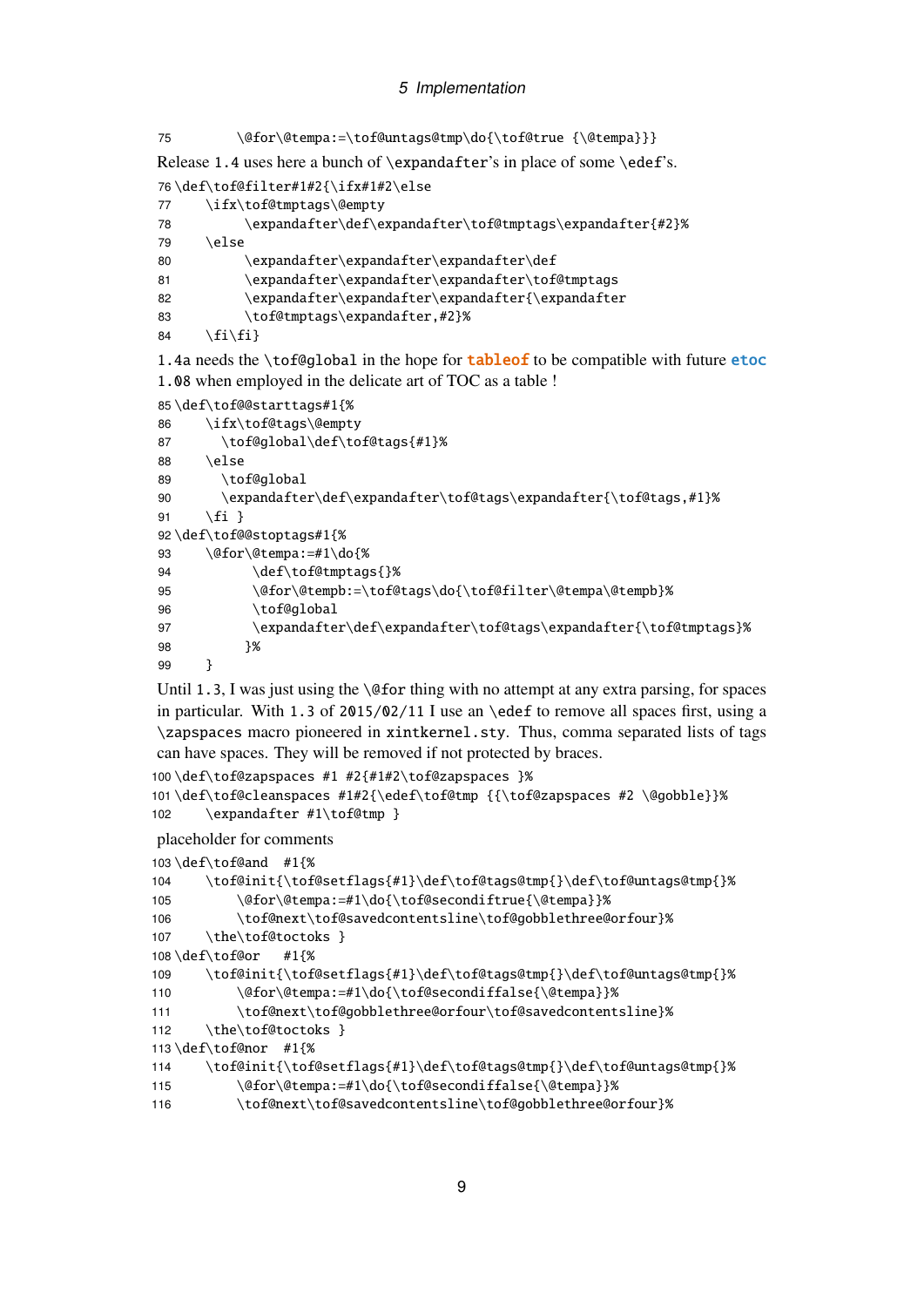```
117 \the\tof@toctoks }
118 \def\tof@nand #1{%
119 \tof@init{\tof@setflags{#1}\def\tof@tags@tmp{}\def\tof@untags@tmp{}%
120 \@for\@tempa:=#1\do{\tof@secondiftrue{\@tempa}}%
121 \tof@next\tof@gobblethree@orfour\tof@savedcontentsline}%
122 \the\tof@toctoks }
123 \newcommand*\tableof{\@ifstar{\tof@cleanspaces\tof@or}
124 {\tof@cleanspaces\tof@and}}
125 \newcommand*\tablenotof{\@ifstar{\tof@cleanspaces\tof@nand}
126 {\to f@cleanspaces\to f@non}placeholder for comments
127 \def\tof@nextof@or #1{\toks@{\tof@setflags{#1}%
128 \@for\@tempa:=#1\do{\tof@secondiffalse{\@tempa}}%
129 \tof@next
130 {\def\tof@tags@tmp{}\def\tof@untags@tmp{}\tof@gobblethree@orfour}}%
131 \@ifstar{\tof@cleanspaces\tof@nextof@nand}
132 {\tof@cleanspaces\tof@nearbot@nor}133 \def\tof@nextof@and #1{\toks@{\tof@setflags{#1}%
134 \@for\@tempa:=#1\do{\tof@secondiftrue{\@tempa}}%
135 \tof@next\@secondoftwo\@firstoftwo
136 {\def\tof@tags@tmp{}\def\tof@untags@tmp{}\tof@gobblethree@orfour}}%
137 \@ifstar{\tof@cleanspaces\tof@nextof@nand}
138 {\tof@cleanspaces\tof@nextof@nor}}
139 \def\tof@nextof@nor #1{%
140 \toks@\expandafter{\the\toks@
141 {\tof@setflags{#1}\def\tof@tags@tmp{}\def\tof@untags@tmp{}%
142 \@for\@tempa:=#1\do{\tof@secondiffalse{\@tempa}}%
143 \tof@next\tof@savedcontentsline\tof@gobblethree@orfour}}%
144 \expandafter\tof@init\expandafter{\the\toks@}%
145 \tof@printtoc }
146 \def\tof@nextof@nand #1{%
147 \toks@\expandafter{\the\toks@
148 {\tof@setflags{#1}\def\tof@tags@tmp{}\def\tof@untags@tmp{}%
149 \@for\@tempa:=#1\do{\tof@secondiftrue{\@tempa}}%
150 \tof@next\tof@gobblethree@orfour\tof@savedcontentsline}}%
151 \expandafter\tof@init\expandafter{\the\toks@}%
152 \tof@printtoc }
153 \newcommand*{\nexttocwithtags}{\let\tof@printtoc\relax
154 \@ifstar{\tof@cleanspaces\tof@nextof@or}
155 {\tof@cleanspaces\tof@nearot@and}156 \newcommand*{\tableoftaggedcontents}{\def\tof@printtoc{\the\tof@toctoks}%
157 \@ifstar{\tof@cleanspaces\tof@nextof@or}
158 {\tof@cleanspaces\tof@nearbot@and}placeholder for comments
159 \newcommand*\toftagthis[1]
160 {\addtocontents{toc}{\string\tof@tagthis {\tof@zapspaces #1 \@gobble }}}
161 \newcommand*\tofuntagthis[1]
162 {\addtocontents{toc}{\string\tof@untagthis{\tof@zapspaces #1 \@gobble }}}
163 \newcommand*\toftagstart[1]
164 {\addtocontents{toc}{\string\tof@starttags{\tof@zapspaces #1 \@gobble }}}
165 \newcommand*\toftagstop[1]
166 {\addtocontents{toc}{\string\tof@stoptags {\tof@zapspaces #1 \@gobble }}}
```